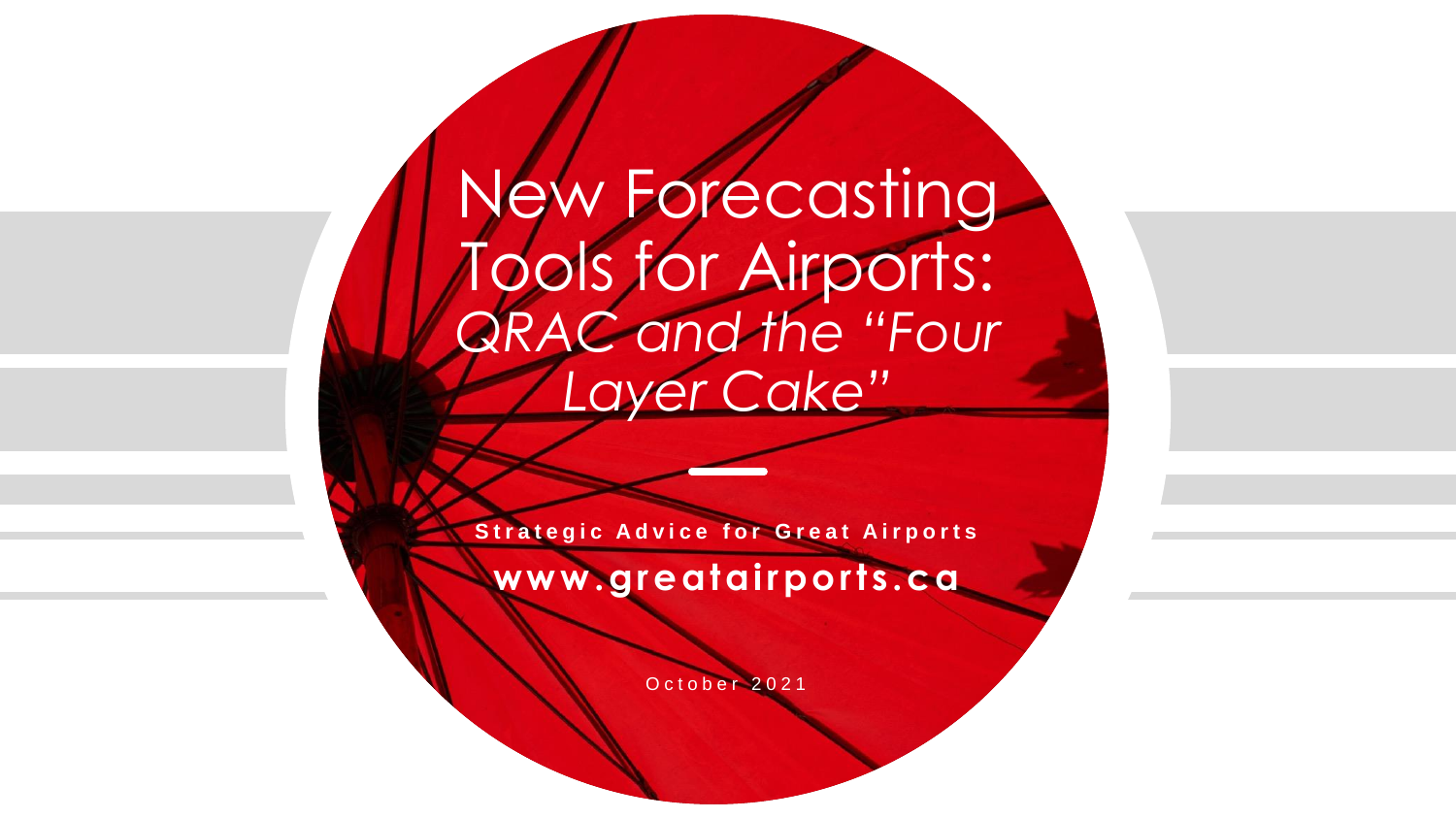QRAC is the (rough) acronym of Latin for " By their searches, ye shall know them"

Old forecasting models are based on economics and make assumptions about consumer behaviour

QRAC uses internet and social media search patterns to reveal consumer intentions and actions. This is particularly important with Covid-19 when traditional models may not work anymore

Mainly developed for the aviation and tourism industries, it has application everywhere.

QRAC is an affordable and accurate short-term forecasting tool.

**STRATEGIC ADVICE FOR GREAT AIRPORTS**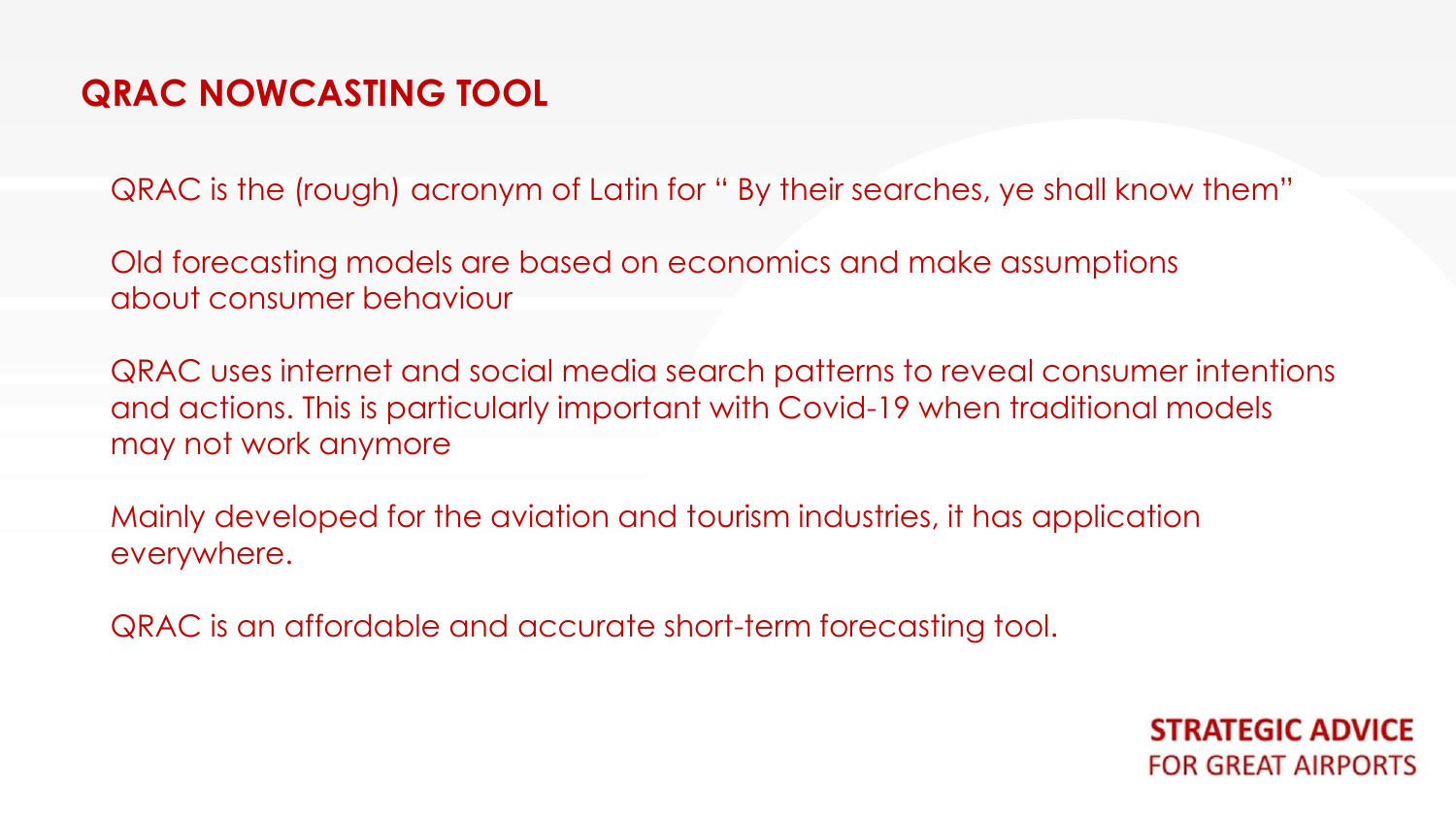#### **QRAC NOWCASTING TOOL**  *Passenger Volumes at Canadian Airports*

Internet Searches for "Airport Parking" and Passenger Volumes, Two Weeks Later Enplaned Pax at Canada's Top Eight Airports (Two Weeks Enplaned Pax at Canada's Top Eight Airports (Two Weeks 700,000  $R^2 = 0.9177$  600,000 500,000 400,000 Later) Week of Sep 12 2021 300,000 Week of May 02 2021 200,000 100,000 - 0 10 20 30 40 50 60 Internet Search Volumes (index Number)

*Here QRAC shows a strong correlation between the volume of Internet searches in Canada for "airport parking" and passenger showing up two weeks later* 

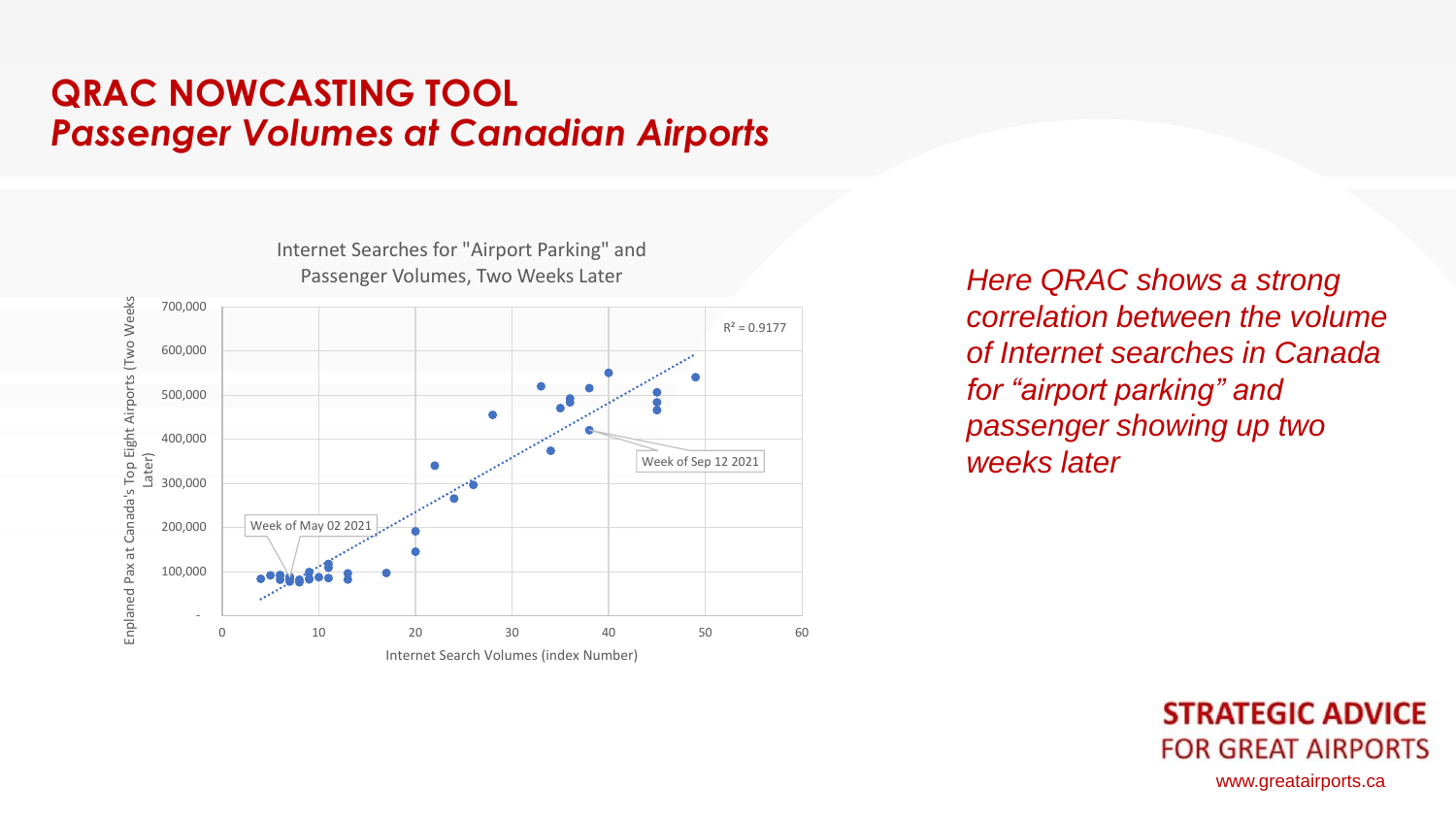## **QRAC NOWCASTING TOOL** *Arrivals by air in Bermuda from the US*

Travel Related Internet Searches in the US for "Bermuda" and US Residents Arriving One Month Later35000  $R^2 = 0.7508$ 30000 Visitors Arriving From US By Air By Air 25000 Jul 2018 Visitors Arriving From US One Month Later One Month Later 20000 15000 10000 5000  $\blacksquare$ Dec. 2020 0 0 20 40 60 80 100 120 Internet Search Volumes (Index Number)

*Here QRAC shows a strong correlation between the volume of Internet searches in the US for "Bermuda" and visitors arriving by air from the US one month later.* 

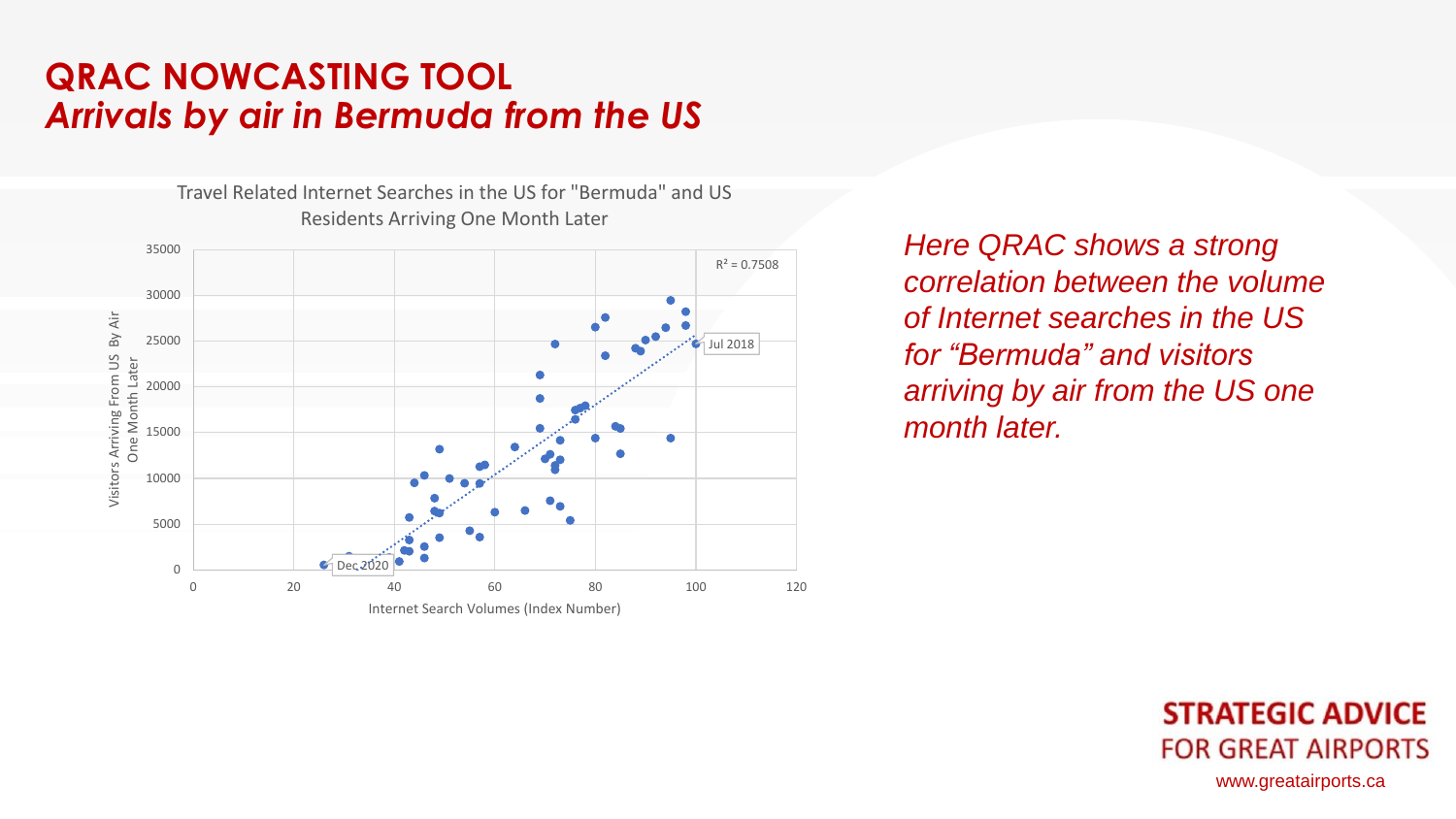## **QRAC NOWCASTING TOOL** *Office Vacancy Rates in Toronto, Canada*



*When we look at Internet search patterns for "Office Space Toronto" there is a strong correlation with the vacancy rates producing a good forecast model as a result*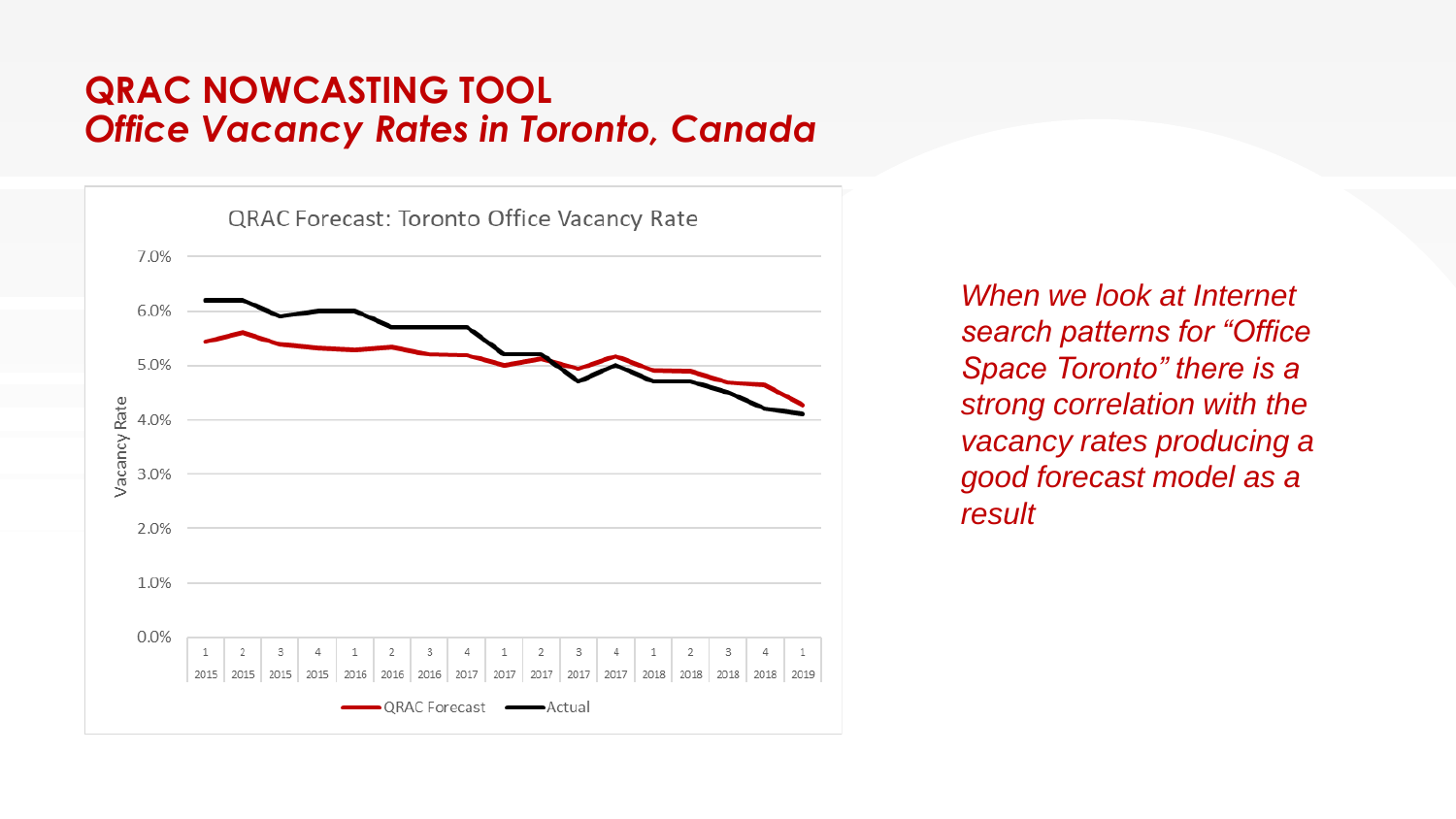# **FORECASTING:** *"THE FOUR LAYER CAKE"*

*A systematic approach to help airport leadership teams forecast the recovery from the pandemic, using a series of layers…the four "C"s:*

- *1) Covid-19: what are the epidemiological scenarios?*
- *2) Cost: will airfares increase and how will the new costs of air travel such as pre-and post flight testing affect demand?*
- *3) Competition: how much air travel will permanently migrate to 'virtual'?*
- *4) Community: how will social attitudes to air travel change, e.g., because of concerns about climate change?*

*Finally, what can the airport do to change the trajectory by coming back cleaner, greener, leaner and keener.*



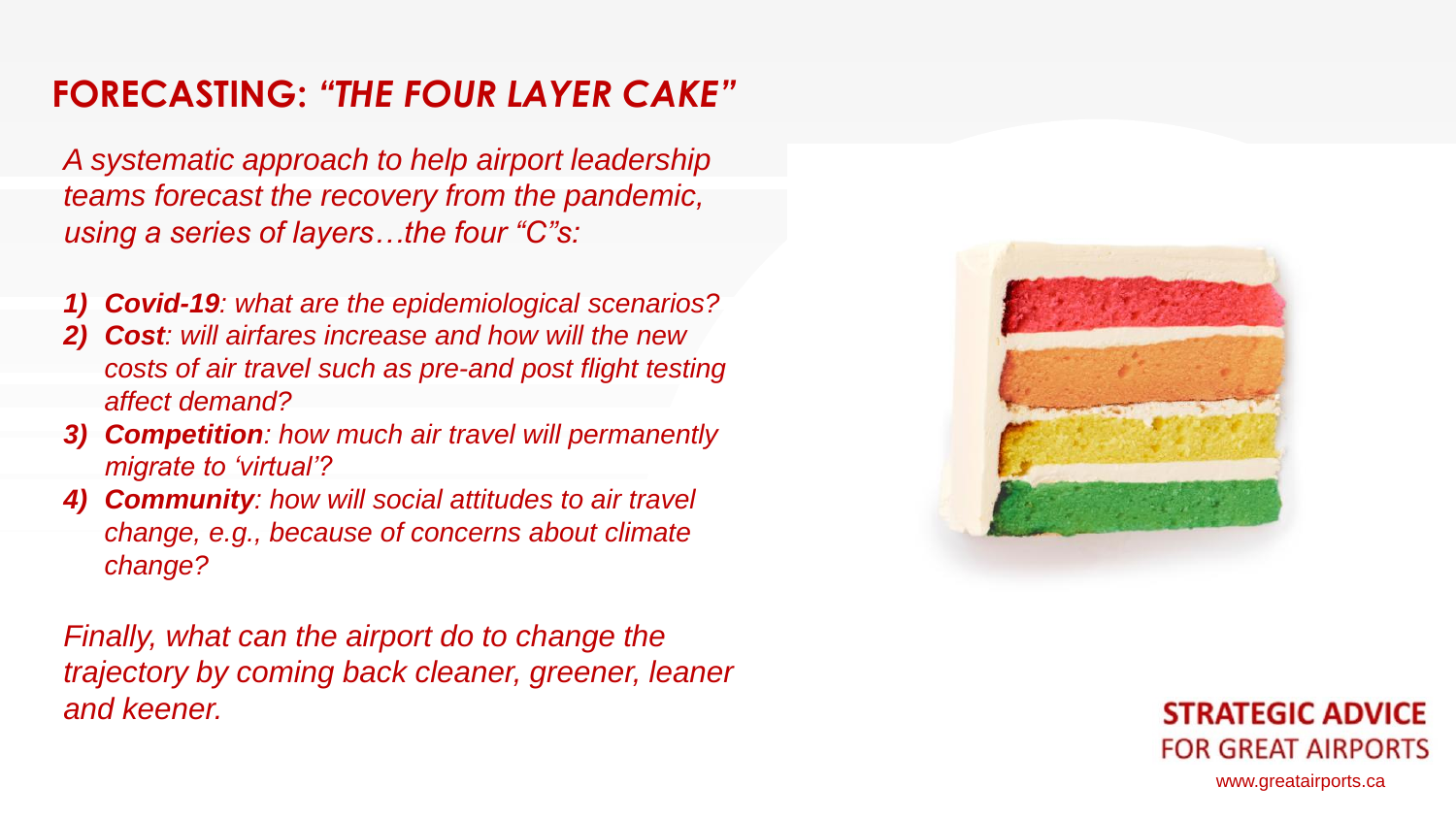# **FORECASTING:** *"THE FOUR LAYER CAKE"*



*One illustrative scenario of how Canada's airports may recover from the pandemic considering structural changes such as competition from virtual and changing attitudes to air travel.*

> **STRATEGIC ADVICE FOR GREAT AIRPORTS** www.greatairports.ca